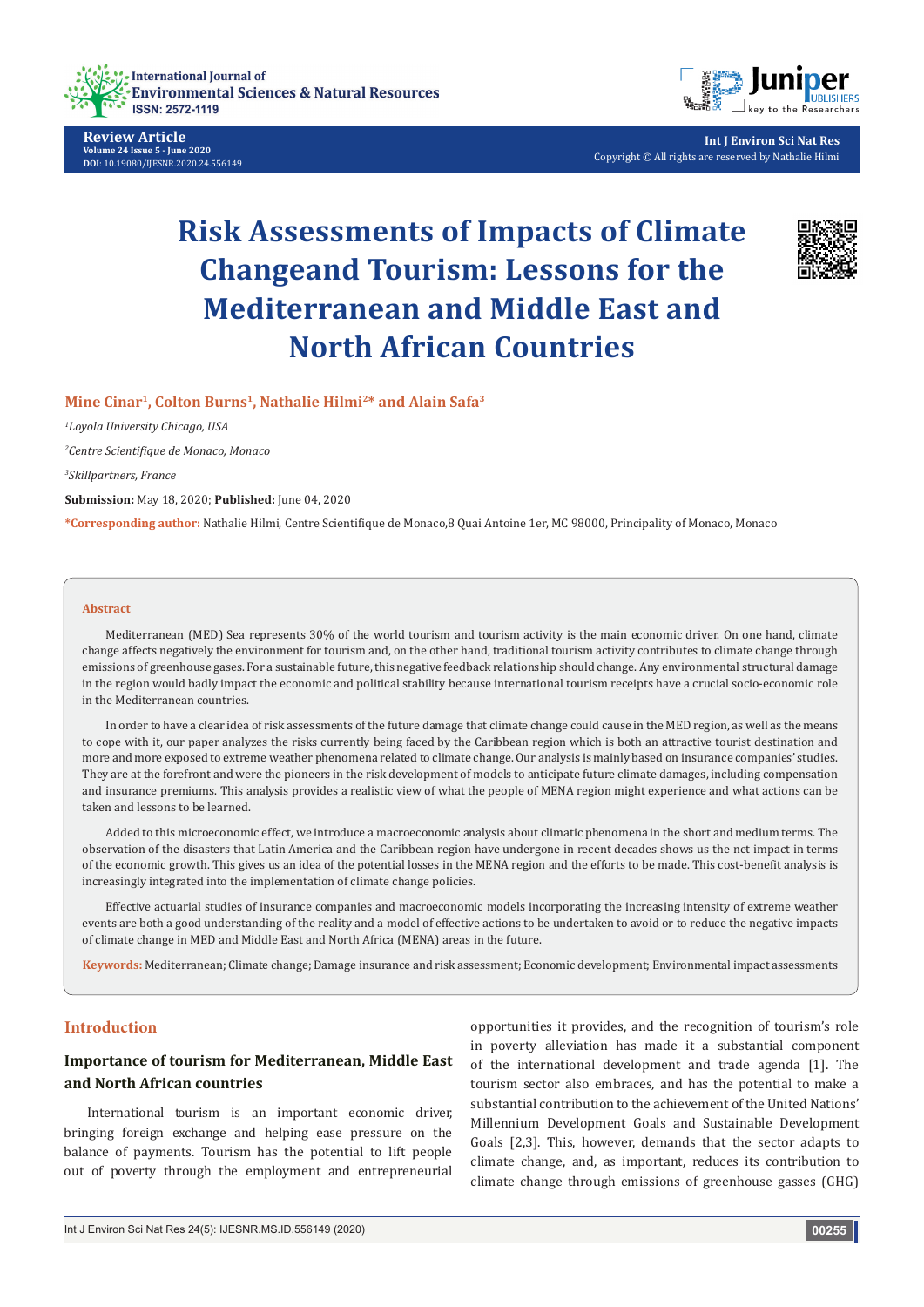and the overall environmental footprint of tourism. Both aspects require substantial changes in the tourism production system. On one hand, with its close connections to the environment and climate itself, tourism is considered to be a highly climatesensitive economic sector similar to agriculture, insurance, energy, and transportation. Indeed, climate change is not a remote future event for tourism, as the varied impacts of a changing climate are even now becoming evident at destinations around the world. On the other hand, tourism contributes to climate change and is affected by catastrophes. Anthropogenic climate change is caused by GHG emitted into the atmosphere, primarily through the burning of fossil fuels. According to UNWTO-UNEP-WMO [4], emissions from tourism, including transports, accommodation and activities (excluding the energy used for constructions and facilities for example) account for about 5% of global  $CO_2$  emissions. This is particularly relevant for emissions from aviation. In 2005, tourism's contribution to global warming was estimated to contribute between 5% and 14% to the overall warming caused by human emissions of greenhouse. Long haul travel accounts for only 2.7% of all tourist trips, but contributes 17% to global tourist emissions.

The Mediterranean (MED), which includes the northern coastal countries of Middle East has long been familiar to tourists because of its perceived good climate. The Mediterranean region (MED) can justifiably claim to have been the focus of the modern tourism industry and yet in recent years it has begun to lose some of its gloss. The tourist industry is by its very nature fragile and susceptible to political, economic and social changes and the probability of climate change adds another element of uncertainty to planning future developments. The MED is no doubt one of the regions in the world most affected by the impacts of climate change on tourism. The countries in the region were historically characterized by the enhancement of resources adapted to the fragility of the natural environment such as water saving, landscape-gardening, etc. This fragile balance has been in some cases disturbed by tourism. Public opinion is more and more concerned by the impact of tourism on the environment. In 1995, 46% of the Greek population said they were extremely worried about the damage caused by tourism. They were followed by 26% of the Spanish, 24% of the Portuguese and 18% of the Italian populations [5]. In 2009, Polish (19%), British (18%), Irish (17%), Slovene and Romanian (16%) respondents suggested they would pay attention to ecological concerns in the future [5]. Environmental concerns appeared to be somewhat correlated to age, as well as domestic vs. international travel.

The Intergovernmental Panel on Climate Change [6-8] recorded that the anthropogenic GHG emissions since the pre-industrial era have driven large increases in the atmospheric concentrations of  $\text{CO}_2$ , CH<sub>4</sub>, and N<sub>2</sub>O. They predict that the pace of climate change is 'very likely' (greater than 90% probability) to accelerate with continued GHG emissions at or above current rates, with globally averaged surface temperatures estimated to rise by 1.8°C to 4.0°C by the end of the 21<sup>st</sup> century [8]. Changes in temperatures and other climatic features will vary globally. It is very likely that hot extremes, heat waves and heavy precipitation events will continue to become more frequent. Tropical cyclones will likely become more intense, with larger peak wind speeds and more heavy precipitation associated with ongoing increases of tropical sea surface temperatures. Decreases in snow cover, already observed in some regions, are projected to continue. The regions affected by these extreme events, including many major tourism destinations, will expand. These predicted changes highlight the need for awareness and preparedness for natural hazards at the local level through systematic capacity building and strategies for disaster risk management [9,10]. Evidence from past catastrophes as well actuarial approaches to the environment are discussed in the sections below.

Being one of the most significant sustainability risks, global warming has created problems that extend beyond the environment. Besides tragic human losses to extreme events, there are also property risks due to losses like floods, hurricanes, and typhoons, liability risks from different lawsuits, and life/health risks that allow diseases to spread easier, creating heat stress globally, and develop environmental injustice towards poorer countries. Environmental liability risks result in large damages and high costs when the liability event takes place, examples are seen in cases like the Exxon Valdez oil spill. Ecosystems are harmed with continual avoidance of sustainability risks by companies. Through the painful transition that our current environment is faced with, sustainable environmental risk management control systems must be instilled into the business world. From an actuarial standpoint, companies that incorporate a sustainability strategy have potential to increase sales, profits and stock valuations while decreasing costs and boosting their reputation. Anderson already in 2005 discusses sustainability risk management and focuses on the obligation of corporations to be conscientious of the environmental and social impact that is created through the processes of their products.

Tourism income is essential for most countries in the MED and MENA. . Yet in 2013, arrivals in the Middle East (-9%) and North Africa (-15%) have been very seriously affected by the "Arab Spring". Results varied across individual destinations [9]. The United Arab Emirate of Dubai's tourism arrivals grew at a robust pace of 11%, while Palestine (+11%) and Oman (+8%) also reported healthy growth. Other destinations faced declines. The region's top destination Saudi Arabia reported 7% less tourist arrivals than in 2012, Egypt posted double-digit growth in the first half of the year, but saw a significant drop in arrivals in the second half due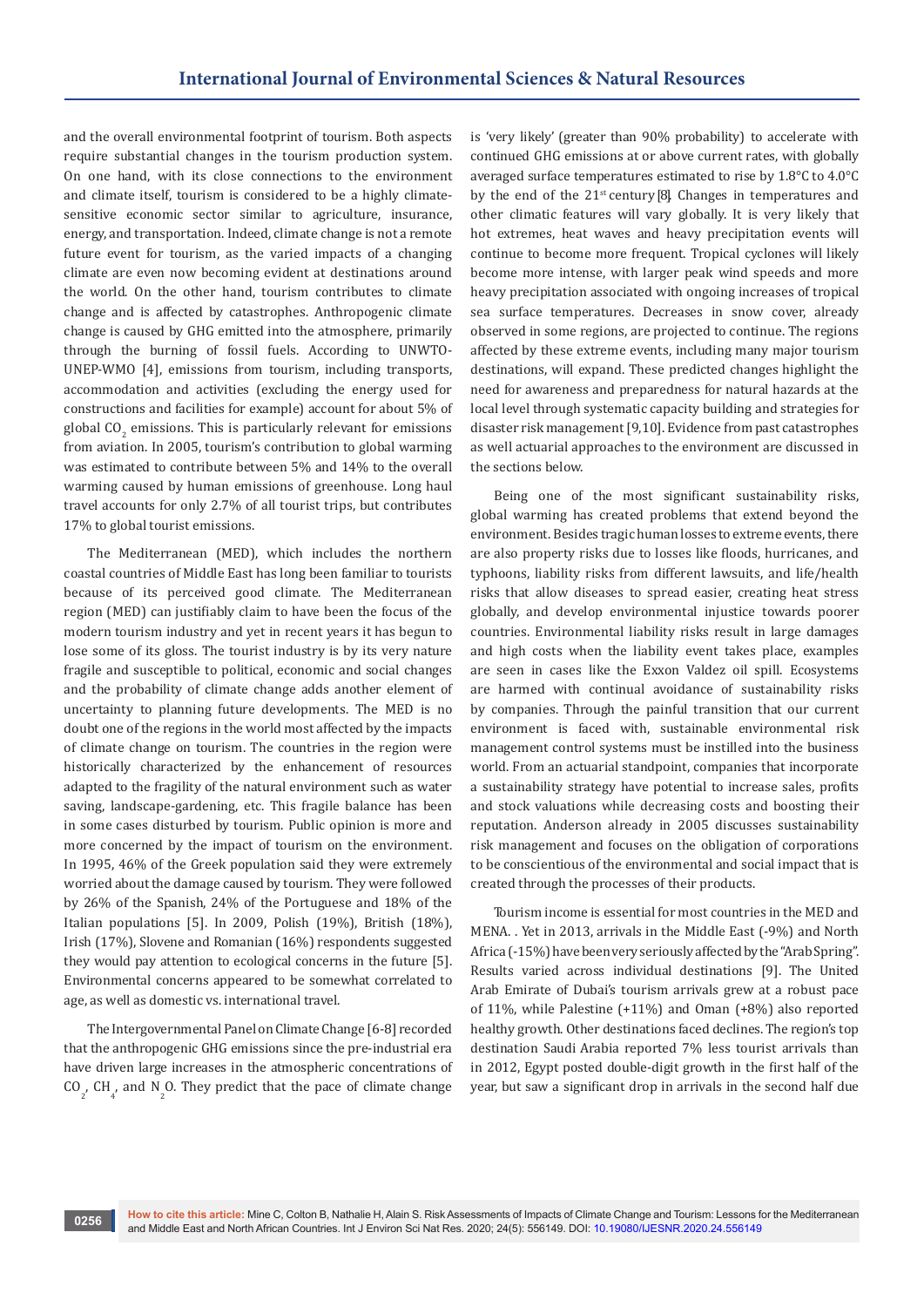to renewed political tension in the country, leading to an overall decrease of 18%. Lebanon (-7%) and Jordan (-5%) continued to suffer from the conflict in neighboring Syria [9]. Before 2011, the Middle East was the fastest growing region in 2010 (+14%), followed a significant drop in 2009 (-4%) in link with the 2008 financial crisis, and more recently with a decline in 2016 (-4%). According to UNTWO [9], international tourism receipts in the Middle East are estimated to accumulate to US\$ 57.6 billion, but with a drop of -56.4% for Egypt, and a slight decrease of -0.005% for Lebanon and an increase of +7.62% for Saudi Arabia. 2016 International tourist arrivals in Africa increased by an estimated

8% in 2016 according to the comparatively limited data available to date, representing a strong rebound after a weaker performance in 2014 and 2015 in the wake of various health, geopolitical, and economic challenges. A small decline amid challenges International arrivals in the Middle East are estimated to have decreased by 4% in 2016, with mixed results across the region where solid growth in some destinations was not sufficient to offset decreases in others [9]. Table 1 below, compiled from UNWTO 2017, lists the international tourism arrivals and receipts in MENA countries between 2010-2016.

|                    |                           |        | <b>Arrivals</b> |        |                   | <b>International Tourism Receipts</b> |            |            |  |
|--------------------|---------------------------|--------|-----------------|--------|-------------------|---------------------------------------|------------|------------|--|
| <b>Destination</b> | <b>Number of Tourists</b> |        |                 |        | (Millions of USD) |                                       |            |            |  |
|                    | 2010                      | 2014   | 2015            | 2016   | 2010              | 2014                                  | 2015       | 2016       |  |
| <b>Middle East</b> | 55,442                    | 55,267 | 55,622          | 53,567 | 52,150            | 53,556                                | 58,168     | 57,595     |  |
| Bahrain            | 995                       | 838    | 1,200           |        | 1,263             | 1,197                                 | $\ast\ast$ | $\ast\ast$ |  |
| Egypt              | 14,051                    | 9,628  | 9,139           | 5,258  | 12,528            | 7,208                                 | 6,065      | 2,645      |  |
| Iraq               | 1,518                     | $**$   | $\ast\ast$      | $**$   | 1,660             | 2,489                                 | 4,060      | 2,423      |  |
| Jordan             | 4,207                     | 3,990  | 3,761           | 3,858  | 3,585             | 4,375                                 | 4,065      | 4,044      |  |
| Kuwait             | 207                       | 198    | 182             |        | 290               | 369                                   | 499        | 599        |  |
| Lebanon            | 2,168                     | 1,355  | 1,518           | 1,688  | 7,995             | 6,523                                 | 6,857      | 6,824      |  |
| Libya              | $**$                      | $**$   | $**$            | $**$   | 60                | $**$                                  | $**$       | $\ast\ast$ |  |
| Oman               | 1,441                     | 1,611  | 1,897           |        | 780               | 1,276                                 | 1,540      | $**$       |  |
| Palestine          | 522                       | 556    | 432             | 400    | 667               | 603                                   | 452        | $\ast\ast$ |  |
| Qatar              | 1,700                     | 2,826  | 2,930           | 2,906  | 584               | 4,591                                 | 5,035      | 5,411      |  |
| Saudi Arabia       | 10,850                    | 18,260 | 17,994          | 18,049 | 6,712             | 8,238                                 | 10,130     | 11,096     |  |
| Syria              | 8,546                     | $**$   | $**$            | $**$   | 6,190             | $**$                                  | $**$       | $\ast\ast$ |  |
| <b>UAE</b>         | 7,432                     | 13,200 | 14,200          | 14,910 | 8,577             | 15,221                                | 17,481     | 19,496     |  |
| Yemen              | 1,025                     | 1,018  | $**$            | $**$   | 1,161             | 1,026                                 | 100        | $**$       |  |

**Table 1:** Tourism Arrivals and Receipts in Millions USD for MENA.

According to UNWTO (2017), the most attractive countries by the amount of international tourist receipts in descending order and without the GCC countries are Egypt, Lebanon, Morocco, Jordan,

and Tunisia. Total receipts of selected countries in the MED region are given below in Table 2.

**Table 2:** Tourism Arrivals and Receipts in Millions USD for Some Countries around the MED.

|        |              | <b>International Tourist Arrivals</b> |             | <b>International Tourism Receipts</b> |          |             |  |
|--------|--------------|---------------------------------------|-------------|---------------------------------------|----------|-------------|--|
|        | In Thousands |                                       | Change $\%$ | <b>US\$ Million</b>                   |          | Change $\%$ |  |
|        | 2016         | 2017                                  |             | 2016                                  | 2017     |             |  |
| Spain  | 115,561      | 121,677                               | $5\%$       | \$60,605                              | \$68,437 | 13%         |  |
| France | 203,042      | 207,369                               | 2%          | \$62,965                              | \$69,894 | 11%         |  |
| Monaco | 336          | 355                                   | 6%          |                                       |          |             |  |
| Italy  | 84,925       | 89,931                                | 6%          | \$40,373                              | \$44,548 | 10%         |  |

**How to cite this article:** Mine C, Colton B, Nathalie H, Alain S. Risk Assessments of Impacts of Climate Change and Tourism: Lessons for the Mediterranean and Middle East and North African Countries. Int J Environ Sci Nat Res. 2020; 24(5): 556149. DOI: [10.19080/IJESNR.2020.24.5561](http://dx.doi.org/10.19080/IJESNR.2020.24.556149)49 **and Middle East and North African Countries.** Int J Environ Sci Nat Res. 2020; 24(5): 556149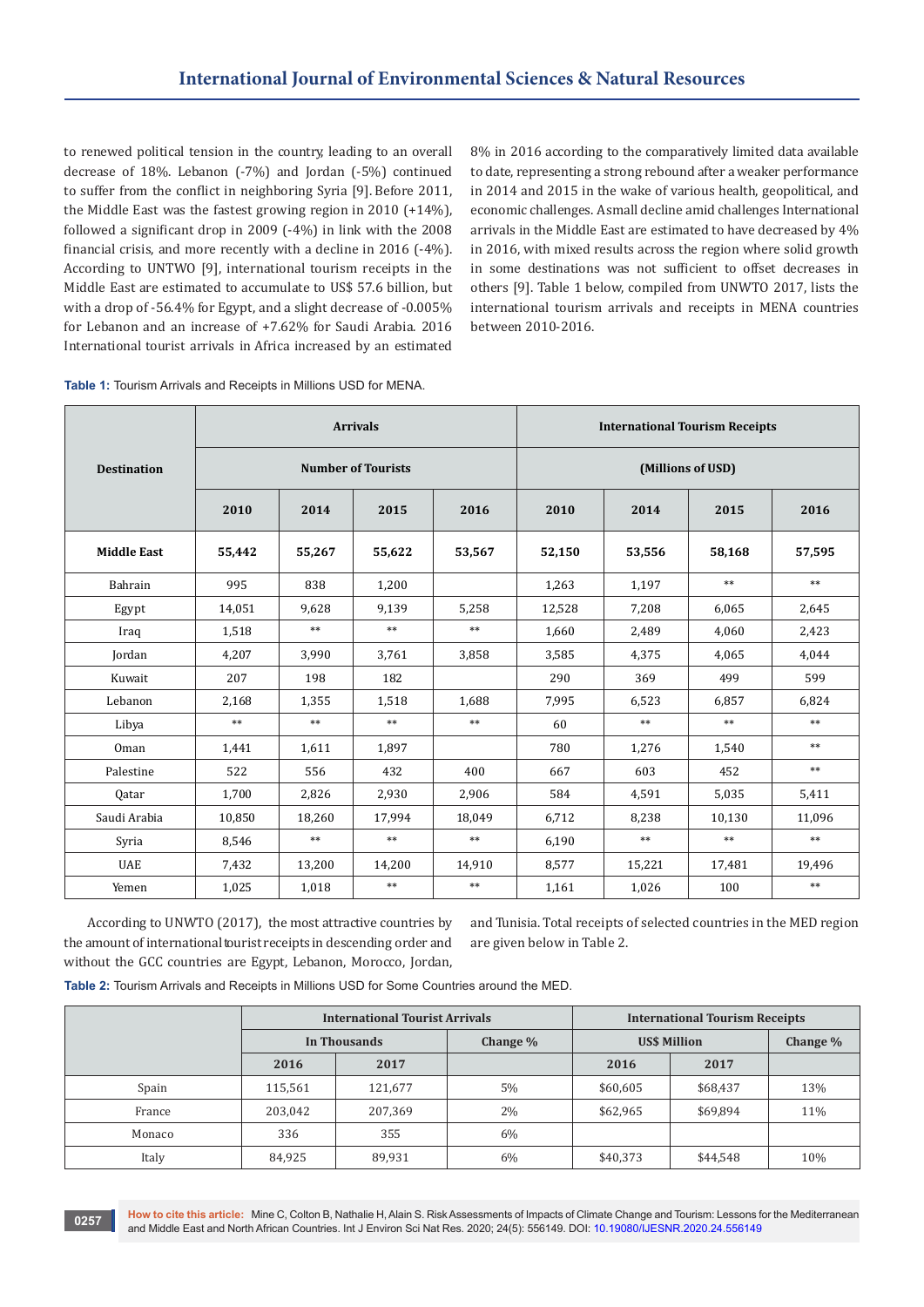| Slovenia               | 3,032  | 3,586  | 18% | \$2,627  | \$2,952  | 12% |
|------------------------|--------|--------|-----|----------|----------|-----|
| Croatia                | 57,587 | 59,238 | 3%  | \$9,820  | \$11,128 | 13% |
| Bosnia and Herzegovina | 778    | 923    | 19% | \$772    | \$894    | 16% |
| Montenegro             | 1,662  | 1,877  | 13% | \$978    | \$1,109  | 13% |
| Albania                | 4,736  | 5,118  | 8%  | \$1,829  | \$2,049  | 12% |
| Greece                 | 28,071 | 30,161 | 7%  | \$16,533 | \$17,929 | 8%  |
| Turkey                 | 30,907 | 37,970 | 23% | \$26,788 | \$31,870 | 19% |
| Syria                  |        |        |     |          |          |     |
| Israel                 | 3,070  | 3,863  | 26% | \$6,587  | \$7,572  | 15% |
| Malta                  | 2,592  | 2,944  | 14% | \$1,451  | \$1,746  | 20% |
| Cyprus                 | 3,286  | 3,750  | 14% | \$2,757  | \$3,128  | 13% |

We conclude that the international tourism receipts have a crucial socio-economic impact in these countries. In Lebanon, international tourism receipts represent more than 30% of total exports and 15% of total imports.

Catastrophe damage has been studied and quantified by and for the Caribbean islands. Even though, MED and MENA are not subject to hurricanes, gradual environmental damage (and accidental damage) with high levels of urbanization and high reliance on tourism make them very vulnerable. Study of the Caribbean hurricane disasters and mitigation can shed light to other regions of the world which are subject to floods, draughts and earthquakes. Sections below describe the insurance industry and the mitigation efforts of the Caribbean region who have decades of history in disasters.

## **Risk, Actuarial Statistics, Insurance and the Caribbean**

With the Caribbean islands so dependent on tourism for economic growth, the effects of environmental disasters hold immense value. From construction to pollution, the Caribbean is facing serious dangers with their changing environment. Among the impacts of climate change are a more regular occurrence of intense rains, a rise in sea level, and greater intensity of hurricanes [11,12]. With such high levels of pollution, oceans have managed to absorb one-third to one-half of carbon dioxide emissions. Such high concentrations of carbon dioxide have created ocean acidification, which is hindering the ability of marine organisms to create calcium carbonate-based shells and skeletons. Coral reefs are harmed by increased carbon dioxide levels in the water as well as temperature increases. Coral reef health holds significant value because they provided a benefit of \$3-4.5 billion annually from fisheries, tourism, and shoreline protection as of 2004 [13]. This idea seems especially important since only 25 percent of coral reefs in the Caribbean are considered to be in good health [14]. With this damage occurring to the Caribbean environment, a reduction in tourism may pose the largest threats to tourism which include infrastructure risks (roads, hotels, beaches) due to rising sea levels and aggressive waves as well as an expectation from tourists to be in an immaculate environment for resources

as simple as clean water.

The purchase of insurance is a transfer of risk from the policyholder to the insurer. Since the insurer's risk for a pool of policyholders is less than the risk of the sum of the individual policyholder's risks, this exchange of risk proves beneficial for both parties. As the standard deviation – or the variation – of an expected outcome increases, the potential for risk is also increased. Two random variables are important when calculating potential loss for a policyholder: the frequency of loss and the severity of the loss. The expected value and standard deviation of the loss have much importance for actuaries when determining financial plans. In order for a risk to be insurable, the loss must be independent of other policyholder's losses in that pool. The loss needs to be out of the policyholder's control and significant enough such that it is worth insuring.

The insurance firm's main goal is to develop the loss distribution from the frequency and severity distributions. This data allows them to find expected values and variations of benefits and expenses. Analysis of these numbers permits the actuary to determine a net premium for the policyholder that offers the insurance company with the greatest opportunity for return while keeping fair prices for both parties. Insurance is defined by an agreement between a policyholder and an insurer where the policyholder pays a premium with the tradeoff being that the insurer will make a claim payment in the event of a loss occurring to the policyholder. Since the purchase of insurance is essentially a transfer of risk from the policyholder to the insurer, and since the insurer's risk for a pool of policyholders is less than the risk of the sum of the individual policyholder's risks, this exchange of risk proves beneficial for both parties. As the standard deviation – or the variation – of an expected outcome increases, the potential for risk is also increased.

It has now become apparent that the environment is following a "new normal" and must be approached differently when attempting to assess or predict future outcomes [7]. Since oceans transport latent heat energy and water to the atmosphere, oceans are capable of developing weather patterns and supplying the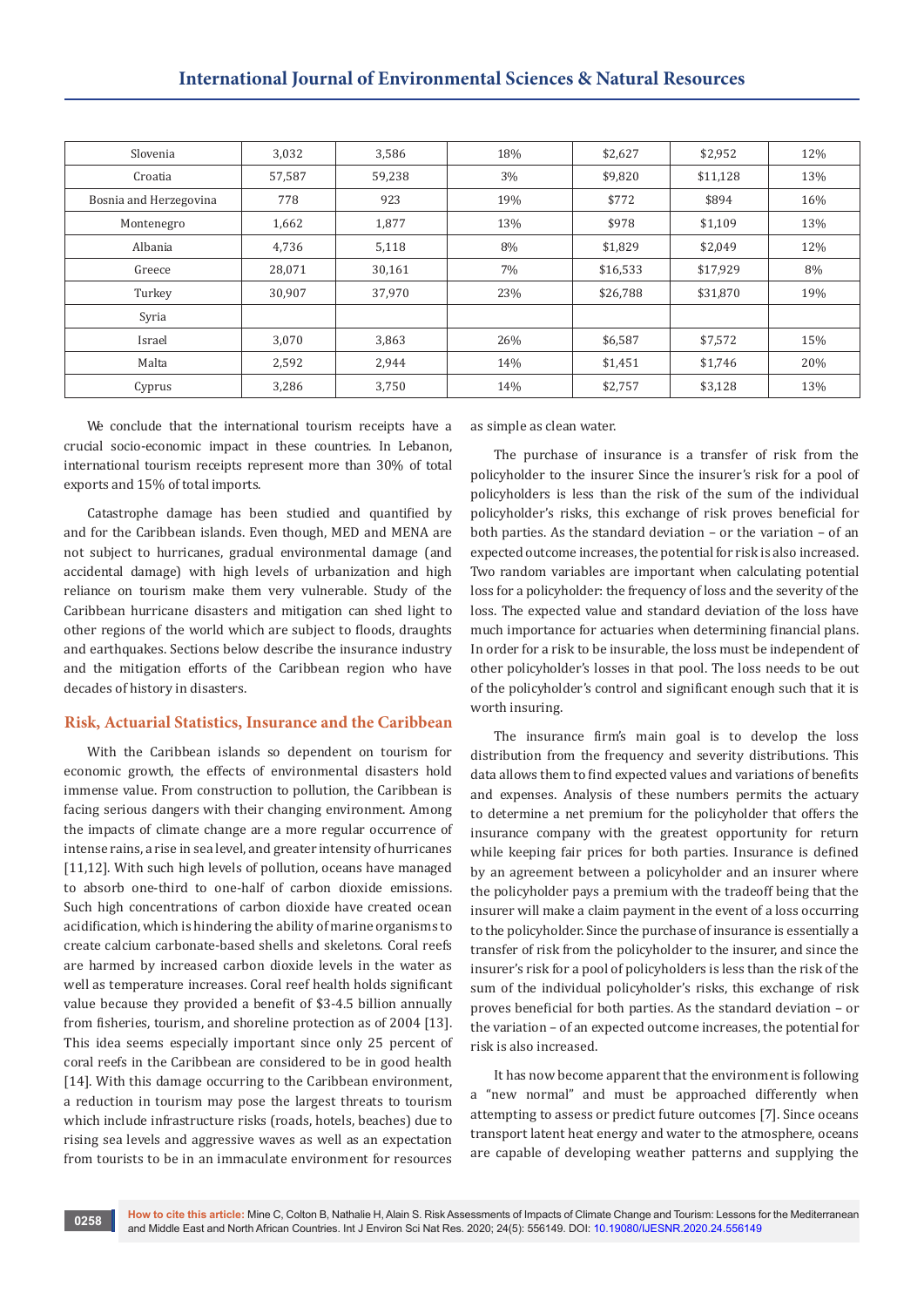energy required for an extreme event to occur. With these changes in the environment, predicting catastrophic events and their damages becomes much more challenging. A main driver in the changing loss potential of these events is the rising sea levels. Byproducts of the rising sea levels are increased flood risks and higher potential for impacts of storms [7]. Another main contributor is the intensified hydrological cycle: exchanging energy between the oceans and the atmosphere has seen an exponential increase in evaporation due to the temperature increase in the water [60]. With more water in the atmosphere, there is more humidity, precipitation, and energy for convection. These increases combine to provide increased potential intensity during precipitation events [15,16]. Other impacts of oceanic temperature increases are more intense tropical cyclones [11,17,18], extra-tropical winter storms, and uncertain future for marine ecosystems. Some biotic members of the marine ecosystems depend on specific water temperatures and acidity levels; recent ocean acidification has contributed to loss of biotic underwater life.

There are analytical problems in predicting these risks because the "new normal" lacks a formal, usable definition and probabilities cannot be assigned with high confidence. Estimating risks and quantifying the changes pose the greatest problems for the insurance industry, especially because there has been an

upward trend in insured losses from extreme weather events on both local and large-scale levels. Analysis of past events shows that the threat of natural catastrophes is ambiguous. An internal approach by the insurance industry to resolve the estimation problem attempts to finds a better way to predict these events, specifically, by using an unbiased set of scenarios to price ambiguous insurance contracts (see different forecasting models in Hurricanesscience [19]). An external approach that could make ambiguous risks insurable would be by promoting risk mitigation [20], or in other words, for the insurance industry to raise awareness of risk and climate change [21]. By involving the public and encouraging activity in the issue, the insurance industry can use new innovations and ideas to avoid market failures and increase societal resilience in MENA and MED countries. These regions see gradual degradation of the environment, but can nevertheless learn from the experiences of the Caribbean islands.

It is not easy to simulate catastrophe damage in places which depend heavily on tourism. One can start to get an estimate of historic insurance payments to places which are heavily urbanized. Below is Table 3 which lists the estimated and actual insurance payments of hurricane Katrina per insurance company.

**Table 3:** Estimated and actual insurance payments on Katrina by insurance companies

| <b>Natural Disaster</b> | <b>Total Insurance Payout</b> | <b>Overall</b><br><b>Damages</b> | <b>Insurer</b>                                   | <b>Estimates and Payouts by Some Insur-</b><br>ance Companies |
|-------------------------|-------------------------------|----------------------------------|--------------------------------------------------|---------------------------------------------------------------|
| Hurricane Katrina       |                               |                                  | AIG, Estimate 9/20/05                            | \$1.1 Billion                                                 |
|                         |                               |                                  | Lloyd's of London, Estimate<br>9/20/05           | \$2.55 billion                                                |
|                         | \$41.1 Billion (Actual)       | \$108 Billion                    | Swiss Reinsurance Company,<br>Estimate $9/20/05$ | \$1.2 Billion                                                 |
|                         |                               |                                  | Berkshire, Estimate 9/21/05                      | \$2 Billion                                                   |
|                         |                               |                                  | Allstate, Actual 10/20/05                        | \$3.68 Billion                                                |
|                         |                               |                                  | State Farm, Actual 8/22/10                       | \$3.8 Billion                                                 |

Sources: AIG, Lloyd's and Swiss Reinsurance Company estimates from NBC (9/22/2005). Berkshire Estimate from Taub, 2005. Actual payments by Allstate are from Sachdev (2005) and by State Farm are from Denham (2010). Notes: Despite AIG's estimated payout of \$1.1 billion in September of 2005, their 2006 annual report recorded losses at \$62 million from Hurricane Katrina (American International Group Inc., 2006). With estimated losses of \$2.55 billion in September of 2005, Lloyd's of London included a combined total loss of ₤3.3 billion (approximately \$5.1 billion) from hurricanes Katrina, Rita, and Wilma in their 2005 annual report (Lloyd's of London, 2005). The Swiss Reinsurance Company estimated their payout from Katrina to be \$1.2 billion in their 2005 annual report (Swiss Reinsurance Company, 2005). Berkshire Hathaway estimated their Katrina losses to be \$2 billion in September of 2005, and their 2006 annual report showed a combined loss of \$2.5 billion from hurricanes Katrina, Rita, and Wilma (Berkshire Hathaway Inc., 2006). The actual losses for Allstate, provided in October of 2005, were \$3.68 billion (Sachdev, 2005). A thorough summary of the Katrina losses for State Farm were given 5 years after the event, in August of 2010, where State Farm is said to have lost \$3.8 billion (Denham, 2010). Hurricane Sandy had smaller looses than Katrina, with overall damages of \$50 billion and an actual insurance payout of \$18.75 [22-29].

# **How to Limit Risks: Mitigation, Vulnerability and Insurance in the Caribbean**

The Caribbean Disaster Mitigation Project [30] aims to counter the detrimental effects of natural disasters by publicly discussing the improvements that are needed when assessing risk. The main objective of the project is to develop mitigation strategies to lessen the damage that natural disasters cause to human lives and

their properties. Since the insurance industry is directly involved in catastrophe events, and since the price of property insurance in the Caribbean has been significantly high, the CDMP focused much of their attention on incorporating insurance firms into their programs. With natural disasters occurring at a dangerously high rate, the reinsurance market began charging higher premiums and the primary insurers had no choice but to raise prices for their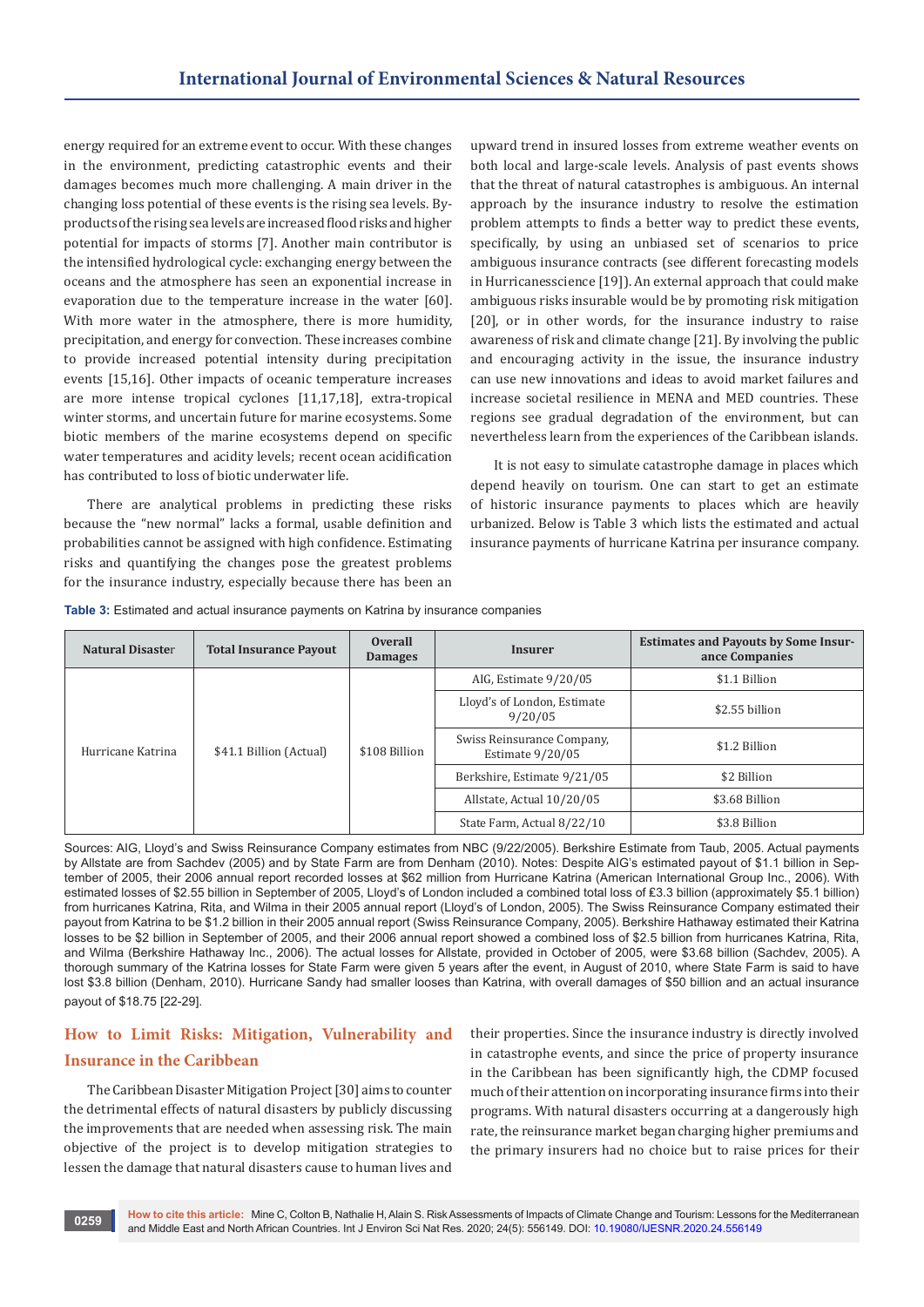policyholders. To encourage homeowners to purchase insurance, the first programs created by the CDMP targeted the problem of high premium rates.

Kleindorfer & Kunreuther [31] in 1999 discussed different strategies that help to encourage mitigation, such as strict enforcement of building codes, loans being provided by banks for various mitigation strategies, and insurers lowering deductibles for policyholders that invest in retrofitting their homes. Insurers would benefit from the reduction in premiums if, firstly, the retrofitted homes showed significant resistance to natural disasters, and also if reinsurance premiums were reduced enough such that the insurer's reduction in premium income is at least offset by the savings received from the reduced reinsurance premium. The cheaper premium rates for retrofitted homes did not yield much success when applied in Barbados; however, the program saw much better results when it was redesigned and launched in Antigua and Barbuda.

Despite the new, innovative techniques for cheaper insurance by promoting mitigation, there are still a large portion of Caribbean homes that stand uninsured, and it is estimated that about 30% of insurable properties of Caribbean Regional Integration community CARICOM countries are uninsured. The high deductibles and premium rates cause homeowners to shy away from purchasing insurance – especially in low-income segments of the Caribbean. To assist this issue, national awareness campaigns and loan funds were created to educate the public of the importance of restructuring homes to be more stable against natural disasters.

The insurance industry can be linked into the proper construction of their infrastructures process by using initiatives to control the quality of projects, seeing that they are strong and reliable. Additionally, lenders should get involved by requiring infrastructures to be insured as a condition before any loans are given out, especially before any construction begins.

## **Macroeconomic Effects on a Country after a Natural Disaster and Insurance**

Importance of insurance against natural disasters are important, not only for their macroeconomic effects but also for preserving the wealth and assets of households. Various case studies have been executed to answer the polarizing debate on whether or not there are negative macroeconomic effects on a country following a natural disaster. On the side that argues for the existence of these negative impacts, various studies by ECLAC [32-37] show severe negative economic impacts in the shortterm. These impacts involve problems to agriculture, increases in inequality and poverty, growing debt, deficits, inflation, and slowed growth in GDP, among others. It is accepted that these economic concerns are diminished in the long-run. There are also studies performed for the opposite side of the argument, namely by Albala-Bertrand [38], that support the idea that natural

disasters do not stunt GDP growth rates and even have potential to improve them. His statistical analysis in accordance with ECLAC research shows that he could not reject the hypothesis that labor and capital stock have no impact on economic growth in the shortrun [39,40]. To properly analyze natural disasters, it is important to describe these events as a function of hazards (types, intensity, and recurrence), exposure (elements exposed to hazards), and vulnerability [41].

One strategy to analyzing the macroeconomic effects of natural disasters is to compare the observed GDP before and after the disaster with a projected GDP if the disaster had not occurred. This projected GDP is calculated using autoregressive integrated moving average models, which uses maximum likelihood functions and parameter estimates to create a model. Statistical analysis shows that the median GDP can be expected to fall 4% points in the 5th year after the disaster. Hypothesis testing proves that there is significant evidence to show that the median reduction in GDP is less than zero.

We can show below in Figure 1 as to what happens to GDP by the extreme natural disaster in a country. The damage that disasters cause to assets and capital is seen as a direct damage. There are also indirect damages that are described as the disturbance of the flow of goods and services, leading to lost potential production. It has been estimated that the annual average costs of natural disasters in Latin America and the Caribbean from 1970-1999 ranges from \$700 million to \$3.3 billion. Empirical evidence shows that GDP growth decreases by 2% on average in the year of a disaster, but then picks up and increases an average of 3% during the next two years [42].

There is such a wide variation in macroeconomic effects across the Latin American and Caribbean region because the proportion of direct and indirect damages with respect to the economy, the type of disaster, and the overall vulnerability changes on a case-tocase basis. Table 4 reports historical losses to GDP as a percentage with recorded events.

Natural disasters have asymmetric damages, where lower income people may not be able to recover between disasters when they occur frequently, and this creates an inequality in the distribution of income among areas, social classes, or genders. Approximately 1,309 natural disasters occurring in the Latin American and Caribbean region over the last 100 years, with an upward sloping trend line in the number of natural disasters throughout that time period, although, this may be due to a lack of reliable data in earlier years. Despite having the second most number of disasters, Latin America and the Caribbean have low fatalities in comparison with other continents, especially among developing regions. Regardless of the regularity of disaster occurrence in Latin America and the Caribbean, it is important to note that they received barely any assistance from insurance, with only 3.9% of their total losses being covered by insurance from 1985-1999 [42].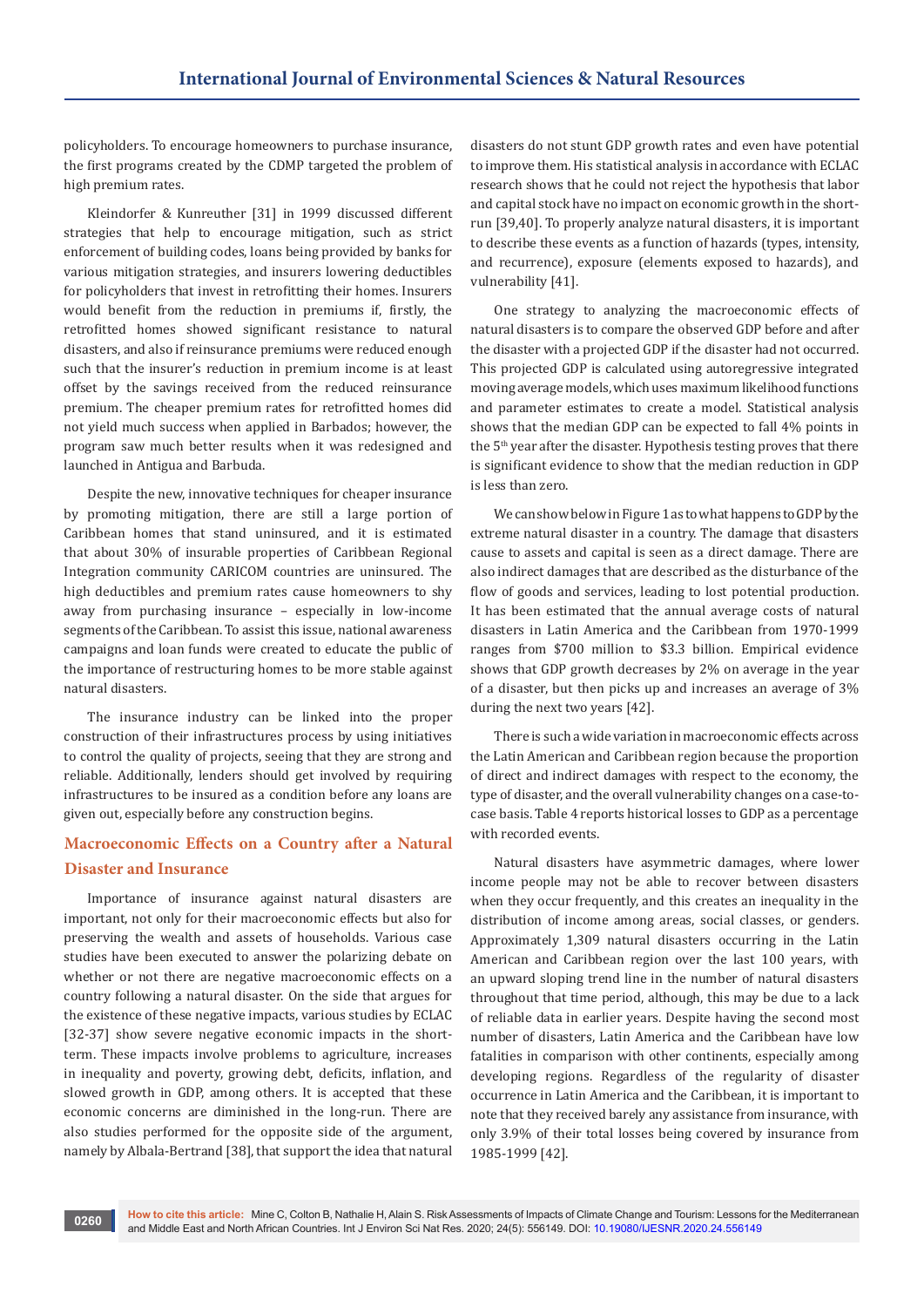

#### **Table 4:** Selected Disaster Cases and GDP Losses.

| Country         | Year | <b>Type of Hazard</b> | Loss as Share of GDP (%) |
|-----------------|------|-----------------------|--------------------------|
| Argentina       | 1985 | Flood                 | 1.48%                    |
| <b>Bahamas</b>  | 1992 | Hurricane             | 8.75%                    |
| <b>Barbados</b> | 1987 | Hurricane             | 6.86%                    |
| Bolivia         | 1982 | Flood                 | 19.80%                   |
| Bolivia         | 1986 | Flood                 | 1.26%                    |
| Bolivia         | 1988 | Drought               | 1.09%                    |
| Bolivia         | 1992 | Flood                 | 1.63%                    |
| <b>Brazil</b>   | 1984 | Flood                 | 1.00%                    |
| Chile           | 1985 | Earthquake            | 9.10%                    |
| Colombia        | 1983 | Earthquake            | 1.06%                    |
| Colombia        | 1985 | Volcano               | 2.87%                    |
| Costa Rica      | 1988 | Hurricane             | 1.50%                    |
| Costa Rica      | 1991 | Earthquake            | 8.87%                    |
| Costa Rica      | 1996 | Flood                 | 2.73%                    |
| Ecuador         | 1982 | Flood                 | 1.68%                    |
| Ecuador         | 1987 | Earthquake            | 6.65%                    |
| Ecuador         | 1993 | Landslide             | 3.50%                    |
| Guatemala       | 1982 | Flood                 | 1.20%                    |
| Haiti           | 1988 | Hurricane             | 4.09%                    |
| Honduras        | 1982 | Tropical storm        | 3.44%                    |
| Honduras        | 1990 | Flood                 | 1.57%                    |
| Honduras        | 1993 | Hurricane/Flood       | 3.39%                    |
| Jamaica         | 1980 | Hurricane             | 2.39%                    |
| Jamaica         | 1986 | Flood                 | 3.00%                    |
| Jamaica         | 1988 | Hurricane             | 28.21%                   |
| Jamaica         | 1991 | Flood                 | 6.62%                    |
| Mexico          | 1985 | Earthquake            | 2.18%                    |
| Nicaragua       | 1982 | Tropical storm        | 18.74%                   |

**How to cite this article:** Mine C, Colton B, Nathalie H, Alain S. Risk Assessments of Impacts of Climate Change and Tourism: Lessons for the Mediterranean and Middle East and North African Countries. Int J Environ Sci Nat Res. 2020; 24(5): 556149. DOI: 10.19080/IJESNR<br>356149 and Middle East and North African Countries. Int J Environ Sci Nat Res. 2020; 24(5): 556149. DOI: 10.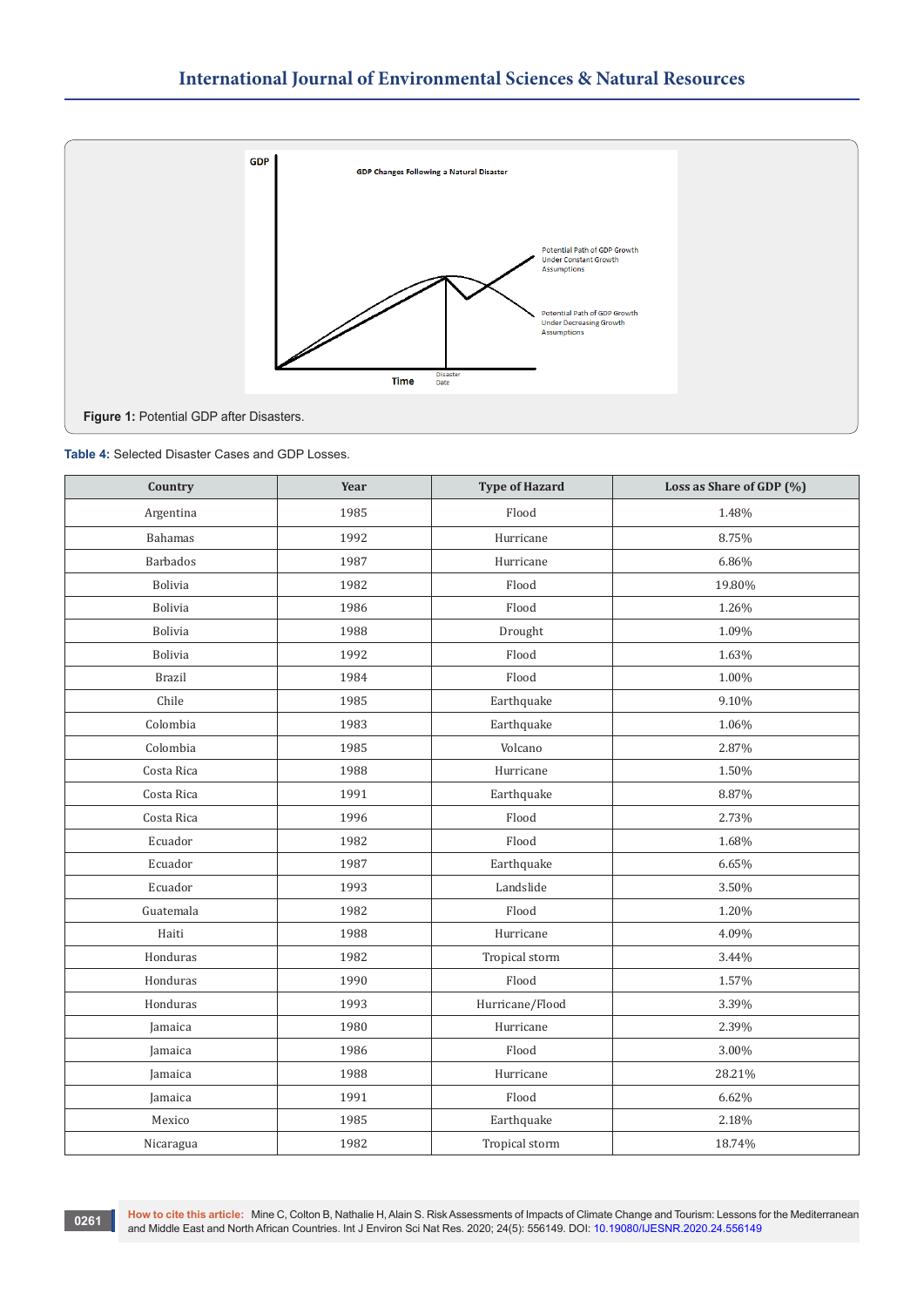| Nicaragua                 | 1988                  | Hurricane  | 32.57% |  |
|---------------------------|-----------------------|------------|--------|--|
| Nicaragua                 | 1992                  | Earthquake | 1.36%  |  |
| Nicaragua                 | 1994                  | Drought    | 8.74%  |  |
| Panama                    | 1988                  | Hurricane  | 1.23%  |  |
| 1983<br>Paraguay          |                       | Flood      | 1.36%  |  |
| Peru                      | 1983<br>Flood/drought |            | 5.96%  |  |
| 1995<br>St. Kitts & Nevis |                       | Hurricane  | 85.42% |  |

Source: Charvériat [42].

One way to view risk from natural disasters is to see it as a function of natural hazards and vulnerability. Unlike the former which cannot be predicted as to strength, the latter can be controlled in some degree by studying risk management and applying it to a region [42]. By studying empirical evidence from past disasters, it can be seen that floods occur the most and yield the greatest monetary loss, earthquakes produce the most fatalities, and drought affects the population the most in the Latin American and Caribbean region. With more scientists agreeing on climate change and its effects, it is predicted that there will be increased rainfall with greater intensity, leading to flooding on the west coast of Central and South America as well as droughts in Latin America and the Caribbean. Rising sea levels – a byproduct of climate change – creates concerns for the Caribbean because their economy relies heavily on tourism, and these increasing sea levels will cause the Caribbean to lose its appeal to tourists, mainly because of flooding and erosion [43].

Vulnerability plays a role in the magnitude of damage that a disaster can cause to an area. The vulnerability of a region typically depends on three variables: the amount of people and assets in a high probability disaster zone, the sensitivity of these people and assets to the impact of disasters, and environmental degradation. Since about 60% of the Latin American and Caribbean population lives on the coasts – the most vulnerable areas to weather-related hazards – they have a high vulnerability [42]. Because there is such a reliance on coastal economic activities (tourism, fishery, trade) for GDP growth, this region may become more vulnerable if global warming persists [44]. The poor structure of housing in Latin America and the Caribbean also contribute to a higher vulnerability.

To better prepare for natural disasters, there must be risk management decisions made both before and after the event. With low frequency risks, like natural disasters, there is a higher chance for irrational decision-making because the lack of data for analysis causes the risks to be more complex to understand and predict. Vulnerability can be reduced at the household level by limiting the number of assets that are exposed to disasters as well as investing in hazard-resistant technology. Utilizing silos and diversifying income are measures that can be taken

at the community level. According to Donahue [45], there are three stages when strategizing loss management: reversible mechanisms and removal of self-insurance assets, discarding of productive assets, and destitution Donahue [45] as cited by Joint United Nations Program on HIV/AIDS (1999, p. 18)). Ritchie [46,47] states that even though crisis cannot be predicted, it can be managed by public and private officials by using pre-planned management tools by studying literature of previous tourism disaster research and hazard tools and approaches from current diverse fields such as education, sociology, and communication.

Another significant part of risk management is risk identification so that warnings of potential disasters can be spotted and communities can be more prepared for the event. Being prepared for a natural disaster is the best means to limiting its destruction. Financial preparedness involves insurance, national reserve funds, and contingency financing to allow for quick transferring of funds to support rehabilitation. Use of social media as well as radios and television can now be used for early warning signs to warn public of immediate disasters.

Overall, the Latin American and Caribbean region needs improvements on risk identification and prevention techniques. Vulnerability in the poorly constructed infrastructures adds to the indirect costs, since reconstruction require more funds. Without a profitable solution to urbanization and high insurance rates, the region has a high dependence on other nations to assist them after a natural disaster. Investing in risk reduction and promoting mitigation policies to be more prepared for disasters is the best solution for Latin America and the Caribbean to reduce their vulnerability. Instead of focusing on post-disaster strategies, it would prove to be much more beneficial to look at preparation techniques, risk identification, and other incentives for risk reduction.

Game theoretic models can be used to structure and analyze problems in the environment that involve strategic choices [48,49]. By using a revenue loss matrix, one can examine the threats that coral reefs and the stakeholders face. In this case, the stakeholders are the people/groups that will suffer from the loss of coral reefs. Among the uses of coral reefs is shoreline protection, a habitat for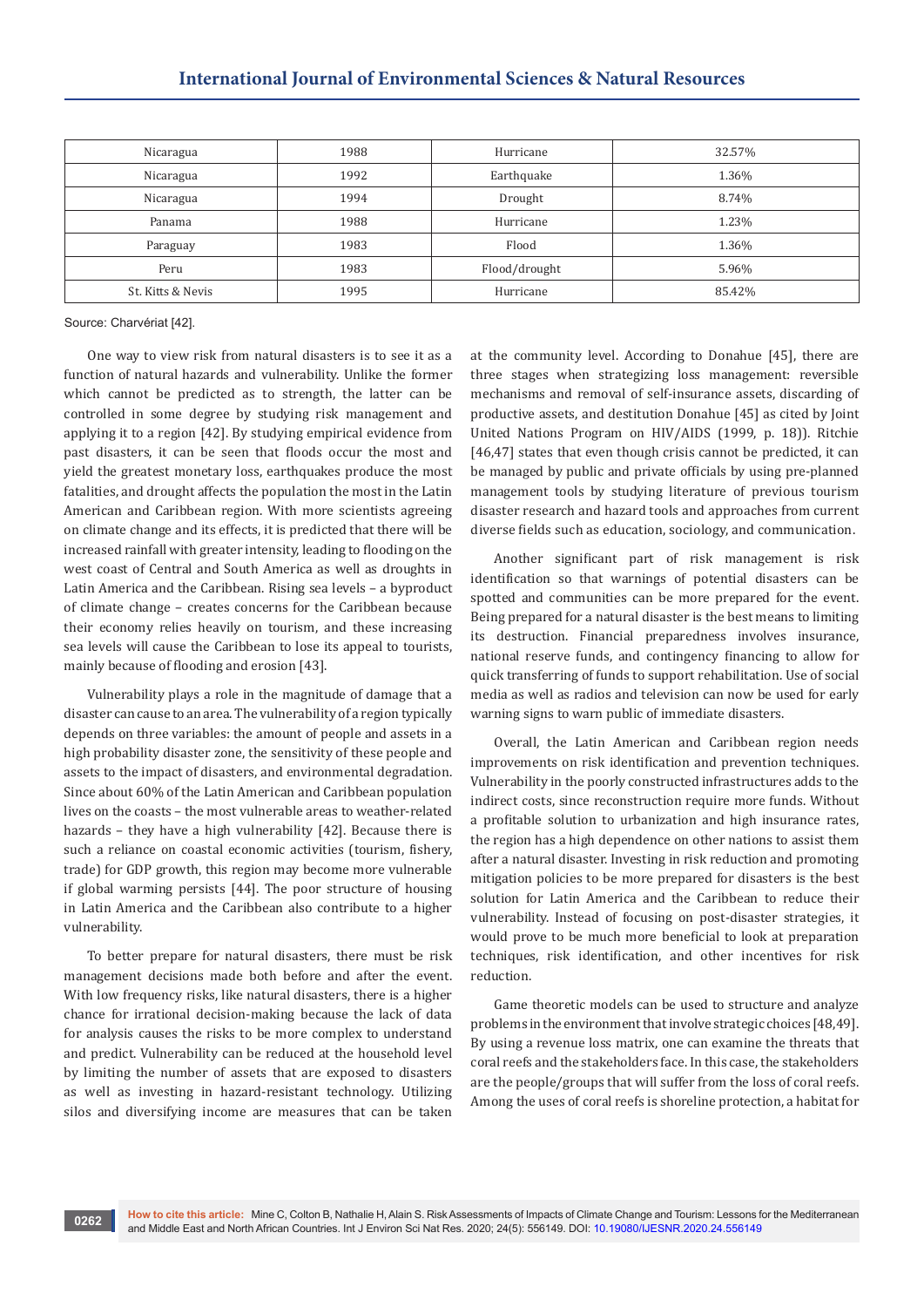marine life, biodiversity sustainability, and a strong attraction for tourists. Research shows that the greatest threats to coral reefs are overexploitation, coastal development, land-based pollution, and marine pollution.

Once the revenue loss matrix is set up for coral reef threats and stakeholder threats, expected losses can be calculated for specific stakeholders (global, national revenue, tourism industry, and food industries). Expected losses can also be assigned to carbon dioxide, unsustainable tourists, overfishing, and algae. These expected losses should be analyzed to implement policies that minimize the maximum losses. The maximum loss will depend on the probabilities for threats subject to a given region and the estimates for potential damage when the coral reefs lose their ability to adapt to their changing environment. Increasing the resilience of coral reefs can be achieved with communitybased natural resource management to protect.

A way to reduce the potential damage that a natural disaster can cause is by studying and assessing the risk that is associated with these disasters. Assessing risk is typically done through actuarial work and acts as a preparation strategy before a catastrophe occurs. These assessments allow the opportunity to transfer risk with insurance and reinsurance, as well as control its damage with mitigation and other techniques. A factor that could reduce risk and damage caused by natural disasters is the integration of stronger infrastructures on housing. Insurance companies can offer cheaper premiums to homeowners that retrofit their homes to better resist the trauma of a disaster. This incentive-based policy could reduce the total losses and provide drastic improvements in the rebuilding process following a natural disaster.

An actuary can provide the statistical analysis of natural disaster risks; however, it is the responsibility of the insurance and reinsurance industries to keep their prices low enough to encourage the purchase of their services. The insurance companies are also asking their actuaries to consider the probability of a ruin: the likeliness of the insurer to provide more money in claims than it gains in premiums. The incentive-based insurance helps to minimize the amount that the insurer will have to pay in claims after a disaster, thus allowing for a cheaper premium to be sent to the homeowner.

An idea that is similar to the incentive-based insurance policies as stated above is to have universities monitor the regional environment. This is a similar concept because the university can incorporate its students to play an active role in the monitoring process, creating an incentive for students to get involved directly in the project as well as indirectly through word of mouth. The findings can be released to the public which will raise awareness of an issue that may not be universally understood. With

consistent regional data that are collected from the oceans and land, more conclusions will be drawn and the issue can be better understood by researchers. This will allow a better opportunity for resolutions to be developed.

## **Conclusion**

Munich Reinsurance [50] found that insured losses from natural disasters in the 1990s are 15 times greater than in the 1960s. Similarly, the economic losses are eight times greater than in the 60s. An easy explanation for drastic increase in losses is the fact that the number of natural disasters that have occurred in this decade are four times greater than that in the 1960s, this number debatably stemmed from the effects of climate change. Other reasons include population growth in high risk areas (for example, along the coasts), insured values rapidly rising, expanding coverage in the insurance industry, and lack of government organization to properly enforce appropriate building codes. Nutter [51] writes that the insurance industry has direct ties to climate and weather because they can only survive as a business if they can estimate future damages appropriately. The insurance industry is finding out that they cannot provide insurance coverage for natural disasters solely based on historical data adjusted for inflation. The unpredictability of the current climate is forcing insurance firms to reanalyze their coverage policies to avoid dying as a business.

Nutter [51] states that the insurance industry reacted in three ways to the new uncertainty associated with natural disasters: they raised premiums and, in some cases, even withdrew their coverage; they involved the state and federal government to have a "safety net" for the insurance industry; and they invested in studying the science of natural disasters to better understand their effects so they can discover ways to mitigate these effects. Using computer models, insurance companies are incorporating actuarial science research into the current knowledge about extreme events to find appropriate pricing strategies for the property and casualty insurance industry. The insurance industry is also expanding their options to policyholders so that they can choose a policy with a fair deductible and premium that best suits their insurance needs. Another effort of the insurance industry is to evaluate building codes and investigate their enforcement so that losses can be minimized in the event of a natural disaster. On the side, there is research being done on global warming so that the insurance industry can better understand the problem that they are trying to price. MED and MENA have much to learn about disaster mitigation and developing private and public insurance to limit damages. Human and asset losses can be reduced, especially in MED and MENA by examining the Caribbean experience for the purpose of applying the best policies as soon as possible (Appendix) [52-59].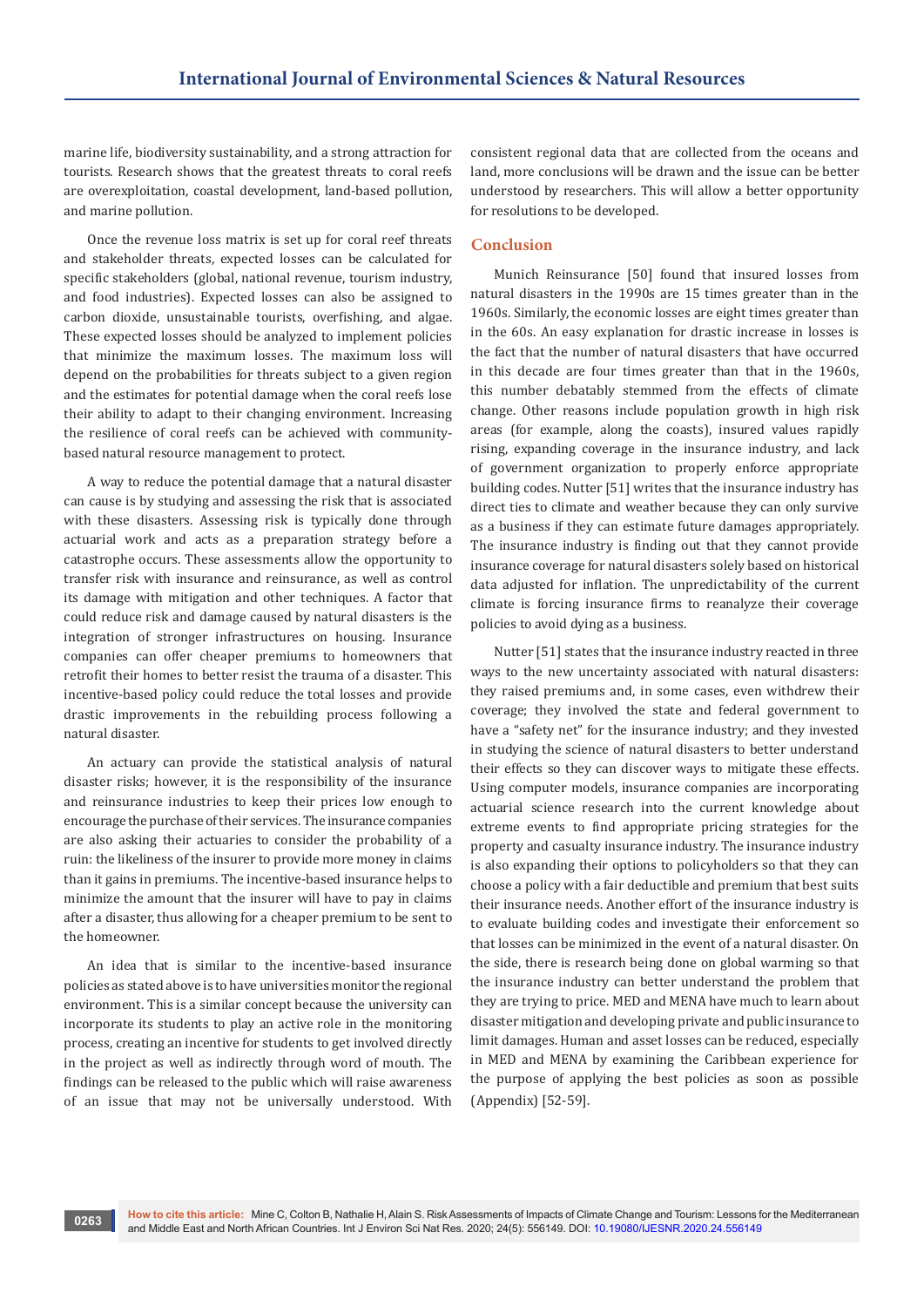## **Appendix**

## **Using the Probability of a Ruin in Estimating Maximum Environmental Damage**

With use of computers, new methods were developed to approximate the probability of ruin. One method, mainly credited to Goovaerts & De Vylder [52], discovered a connection between the probability of a ruin and a geometric random variable that is the maximum aggregate loss. The probability of a ruin can be calculated from the probability of survival where the probability of survival is described by:

$$
1 - \psi(u) = P(L \le u) = \sum_{n=0}^{\infty} (1 - q) q^{n} H^{*n}(u)
$$

where  $1 - \psi(u) = P(L \le u)$  is the probability of survival,  $L = L_1 + L_2 + \dots + L_n$  being the maximal aggregate loss and *u* being the initial surplus,

 $q = \frac{1}{1 + \theta} = \psi(0)$  with  $\theta$  as the relative security loading, and  $H^*(u)$  follows from the distribution function for all the  $L_i$  which is equal to

 $H(x) = \frac{1}{p_1} \int_0^x 1 - P(y) dy$  where  $p_1$  is the mean claim size and  $P(y)$  is the individual claim amounts. In the case where there are negative claim amounts, the

first method fails and another method must be considered. This second process generalizes the first and considers the distribution for claim amount to be a combination of exponentials or a translated combination of exponentials. The density for the latter can be read as:

$$
p(x) = \sum_{l=1}^n A_l \beta_l e^{-\beta_l (x+\tau)}
$$

Where  $A_j$  is the claim amount,  $\beta_i$  is a positive parameter, and is the translation amount. The density for the former is simply a special case where  $\tau = 0$ . The probability of a ruin with this method can be calculated as illustrated below:

$$
\psi(u)=\sum_{k=1}^n C_k e^{-r_k u}
$$

Where  $r_1, r_2, \ldots, r_n$  are the n roots of the equation  $\lambda + cr = \lambda \sum_{l=1}^n A_l \frac{P_l}{(\beta_l - r)}$  $\lambda + cr = \lambda \sum_{l=1}^{n} A_l \frac{\beta_l}{(\beta_l - r)} e^{-rt}$  $+ cr = \lambda \sum_{l=1} A_l \frac{P_l}{(\beta_l - r)} e^{-rt}$  – with c being the rate at which premiums are received – and  $C_1, C_2, \ldots, C_n$  are the solutions to the following system of linear equations:  $\sum_{k=1}^n \frac{\beta_k}{\beta_k - r_k} C_k = 1$ .

Determining the nontrivial roots in the second method may present computational difficulties, thus there is a third method to calculate the probability of a ruin. This process uses computer simulations and relationships between the probability of a ruin and the stationary distribution of a certain associated procedure.

The probability of a ruin can be illustrated in a scenario where an individual begins playing a game with a set amount of money -*i*- and gambles to either win a dollar or lose a dollar. In this example, the probability of winning a dollar is *p* and the probability of losing a dollar is  $q = 1 - p$ . The goal of the gambler is to reach a total fortune –*N*– before losing all of their money. In this case, going broke is thought to be the ultimate ruin. The game continues until the participant either reaches their total fortune or faces ultimate ruin. The probability of reaching the total fortune is found to be:

$$
P_i = \begin{cases} 1 - \left(\frac{q}{p}\right)^i \\ 1 - \left(\frac{q}{p}\right)^{N}, & p \neq q \\ \frac{i}{N}, & p = q = 0.5 \end{cases}
$$

This procedure can be extended to look at risk by analyzing the probability of a ruin for an insurance company. When a random walk occurs, a similar method is used to calculate the probability of reaching  $N = a + b$  when  $i = b$ :

$$
P_i = \begin{cases} \frac{1 - \left(\frac{q}{p}\right)^b}{1 - \left(\frac{q}{p}\right)^{a+b}}, & p \neq q \\ \frac{1 - \left(\frac{q}{p}\right)^{a+b}}, & p = q = 0.5 \end{cases}
$$

As an example, if we have an initial endowment and we have a target goal in mind, we can construct tables that give us the probability of reaching that goal if we know the probability of success. Dufresne & Gerber [53] have such a table they construct with the following numbers:

| Initial Endowment in dollars $=$ i $=$  | 10       | 10       | 10  | 10       | 10       |
|-----------------------------------------|----------|----------|-----|----------|----------|
| Fortune Goal in Dollars = $N =$         | 30       | 30       | 30  | 30       | 30       |
| Probability of a Success $= p =$        | 0.6      | 0.1      | 0.5 | 0.7      | 0.05     |
| Probability of Failure $= q =$          | 0.4      | 0.9      | 0.5 | 0.3      | 0.95     |
|                                         |          |          |     |          |          |
| Probability of Reaching Fortune = $P =$ | 0.982664 | 8.23E-20 |     | 0.999791 | 2.66E-26 |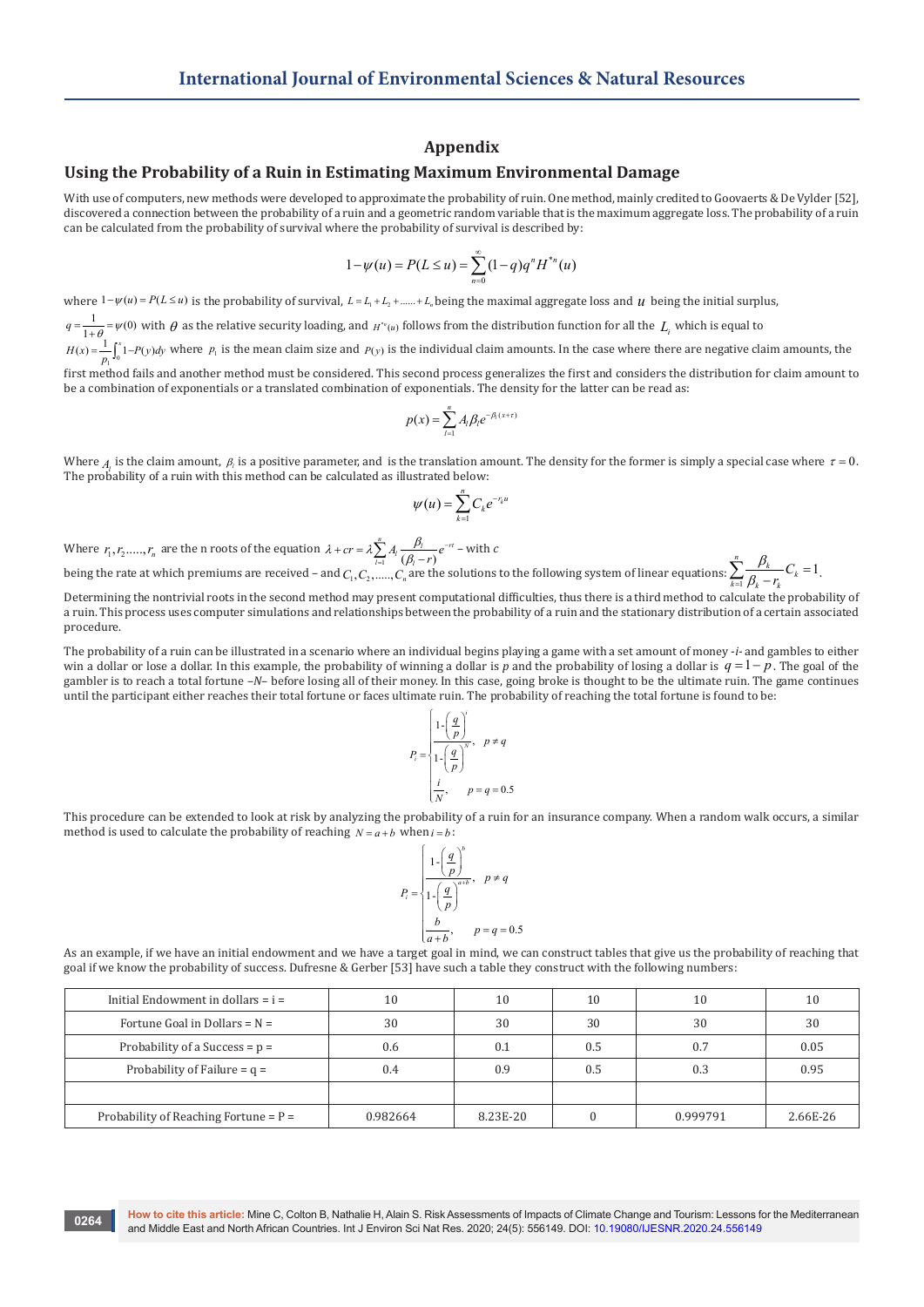Using this sort of an analysis gives us the probability of reaching our goal, which is on the last line of the above table. This analysis can easily be applied to MED and MENA for tourism related damages.

| Initial Tourism Income in Dollars $=$ i $=$         | 10       | 10       | 10  | 10       | 10       |
|-----------------------------------------------------|----------|----------|-----|----------|----------|
| Increased Goal of Tourism Revenues $= N =$          | 30       | 30       | 30  | 30       | 30       |
| Probability of a Sustainable Environment = $p =$    | 0.6      | 0.1      | 0.5 | 0.7      | 0.05     |
| Probability of Environmental Damage = $q =$         | 0.4      | 0.9      | 0.5 | 0.3      | 0.95     |
|                                                     |          |          |     |          |          |
| Probability of Reaching Sustainable Environment = P | 0.982664 | 8.23E-20 |     | 0.999791 | 2.66E-26 |

#### **References**

- 1. Coles T, Hall CM (2008) International business and tourism: Global issues, contemporary interactions. Routledge.
- 2. [United Nations \(UN\) \(2012\) Millennium Development Goals report.](https://www.un.org/en/development/desa/publications/mdg-report-2012.html)
- 3. [United Nations \(UN\) \(2015\) Global Sustainable Development Report.](https://www.un.org/en/development/desa/publications/global-sustainable-development-report-2015-edition.html)
- 4. [UNWTO \(2018\) Tourism and Sustainable Coals-Journey to 2030.](https://www.e-unwto.org/doi/book/10.18111/9789284419401)
- 5. [\(2009\) Eurobarometer.](http://ec.europa.eu/commfrontoffice/publicopinion/index.cfm/ResultDoc/download/DocumentKy/59215)
- 6. IPCC (2007a) Climate Change 2007: The Physical Science Basis. Contribution of Working Group I to the Fourth Assessment Report of the Intergovernmental Panel on Climate Change. In: Solomon SD, Qin M Manning, Z Chen, M Marquis, KB Averyt, et al. (Eds.). Cambridge University Press, Cambridge, United Kingdom and New York, NY, USA.
- 7. IPCC (2012) Managing the Risks of Extreme Events and Disasters to Advance Climate Change Adaptation. A Special Report of Working Groups I and II of the Intergovernmental Panel on Climate Change. In: Field CB, V Barros, TF Stocker, D Qin, DJ Dokken, et al. (Eds.), Cambridge and New York: Cambridge University Press, USA.
- 8. [IPCC \(2014\).](https://www.ipcc.ch/site/assets/uploads/2018/02/AR5_SYR_FINAL_SPM.pdf)
- 9. [UNWTO Tourism Highlights: 2017 Edition.](https://www.unwto.org/publication/unwto-tourism-highlights-2017)
- 10. [UNWTO \(2019\) Compendium of Tourism Statistics, Data 2013-2017.](https://www.e-unwto.org/doi/book/10.18111/9789284420421)
- 11. [Emanuel K \(2005\) Increasing destructiveness of tropical cyclones over](https://www.nature.com/articles/nature03906)  [the past 30 years. Nature 436\(7051\): 686-688.](https://www.nature.com/articles/nature03906)
- 12. Mimura N, Nurse L, McLean R, Agard J, Briguglio L, et al. (2007) Small islands. Climate Change 16: 687-716.
- 13. Burke L, Maidens J (2004) Reefs at Risk in the Caribbean (Washington, DC World Resources Institute, 2004), 60.
- 14. Waddell J, Clarke A (2008) The State of Coral Reef Ecosystems of the United States and Pacific Freely Associated States: 2008 (Silver Spring, MD: NOAA Tech. Memorandum NOS NCCOS 73, 2008), p. 569.
- 15. Trenberth KE (2008) The Impact of Climate Change and Variability on Heavy Precipitation, Floods, and Droughts. The Encyclopedia of Hydrological Sciences, Chichester, John Wiley & Sons, Ltd, UK.
- 16. [Yang MJ, Braun SA, Chen DS \(2011\) Water Budget of](https://journals.ametsoc.org/doi/full/10.1175/MWR-D-10-05090.1?mobileUi=0) Typhoon [Nari \(2001\). Monthly Weather Review 139\(12\): 3809-3828.](https://journals.ametsoc.org/doi/full/10.1175/MWR-D-10-05090.1?mobileUi=0)
- 17. [Kossin JP, Knapp KR, Vimont DJ, Murnane RJ, Harper BA \(2007\) A](https://agupubs.onlinelibrary.wiley.com/doi/full/10.1029/2006GL028836)  [globally consistent reanalysis of hurricane variability and trends.](https://agupubs.onlinelibrary.wiley.com/doi/full/10.1029/2006GL028836)  [Geophysical Research Letters 34\(4\): L04815.](https://agupubs.onlinelibrary.wiley.com/doi/full/10.1029/2006GL028836)
- 18. [Elsner JB, Kossin JP, Jagger TH \(2008\) The increasing intensity of the](https://www.nature.com/articles/nature07234)  [strongest tropical cyclones. Nature 455\(7209\): 92-95.](https://www.nature.com/articles/nature07234)
- 19. [Hurricanesscience \(2019\).](http://www.hurricanescience.org/science/forecast/models/modeltypes/)
- 20. [Ranger N, Surminski S \(2012\) A preliminary assessment of the](https://www.sciencedirect.com/science/article/abs/pii/S2212420912000404)  [impact of climate change on non-life insurance demand in the BRICS](https://www.sciencedirect.com/science/article/abs/pii/S2212420912000404)  [economies. International Journal of Disaster Risk Reduction 3: 14-30.](https://www.sciencedirect.com/science/article/abs/pii/S2212420912000404)
- 21. [Ward RET, Herweijer C, Patmore N, Muir-Wood R \(2008\) The role of](https://link.springer.com/article/10.1057/palgrave.gpp.2510153)  [Insurers in Promoting Adaptation to the Impacts of Climate Change.](https://link.springer.com/article/10.1057/palgrave.gpp.2510153)  [The Geneva Papers on Risk and Insurance—Issues and Practice 33\(1\):](https://link.springer.com/article/10.1057/palgrave.gpp.2510153)  [133-139.](https://link.springer.com/article/10.1057/palgrave.gpp.2510153)
- 22. [American International Group Inc \(2006\) 2006 Annual Report.](https://www.aig.com/individual)
- 23. [Lloyd's of London \(2005\) 2005 Annual Report.](https://www.lloyds.com/sitecore/service/notfound.aspx)
- 24. [Swiss Reinsurance Company \(2005\) 2005 Annual Report.](https://media.swissre.com/documents/624b6d00455c6d3f8f87bf80a45d76a0-ar05_summary_en.pdf)
- 25. [Berkshire Hathaway Inc \(2006\) 2006 Annual Report.](http://www.berkshirehathaway.com/2006ar/2006ar.pdf)
- 26. Taub S (2005) AIG, Berkshire Estimate Katrina Losses.
- 27. [Sachdev A \(2005\) Katrina's cost gives Allstate biggest loss.](https://www.chicagotribune.com/news/ct-xpm-2005-10-20-0510200034-story.html)
- 28. [Denham R \(2010\) How State Farm fought through the second storm.](https://www.pantagraph.com/business/local/how-state-farm-fought-through-the-second-storm/article_49ce08d8-abd4-11df-9fe7-001cc4c03286.html)
- 29. [Hurricanes.](http://www.iii.org/fact-statistic/hurricanes)
- 30. [Vermieren J \(2000\) Risk transfer and finance experience in the](https://www.oas.org/cdmp/document/papers/riskxfer.htm)  [Caribbean. Managing Disaster Risk in Emerging Economies, pp. 166-](https://www.oas.org/cdmp/document/papers/riskxfer.htm) [174.](https://www.oas.org/cdmp/document/papers/riskxfer.htm)
- 31. [Kleindorfer PR, Kunreuther H \(1999\) The complementary roles of](https://link.springer.com/article/10.1023/A:1007097906602)  [mitigation and insurance in managing catastrophic risks. Risk analysis](https://link.springer.com/article/10.1023/A:1007097906602)  [19\(4\): 727-738.](https://link.springer.com/article/10.1023/A:1007097906602)
- 32. ECLAC (1982) Nicaragua: Las inundaciones de mayo de 1982 y sus repercusiones sobre el desarrollo economico y social del pais. Report No.E/CEPAL/MEX/1982/R.2/Rev.1. New York, Economic Commission for Latin American Countries, United Nations.
- 33. ECLAC (1985) Damage caused by the Mexican earthquake and its repercussions upon the country's economy. Santiago de Chile, Economic Commission for Latin America and the Caribbean.
- 34. ECLAC (1988) Damage caused by Hurricane Joan in Nicaragua: Its effects on economic development and living conditions, and requirements for rehabilitation and reconstruction. New York, Economic Commission for Latin American Countries, United Nations.
- 35. ECLAC (1999) Manual for estimating the socio-economic effects of natural disasters. New York City, United Nations Economic Commission for Latin America and the Caribbean, International Decade for Natural Disaster Reduction.
- 36. ECLAC (2002) Handbook for estimating socio-economic and environment effects of disasters. Mexico City, ECLAC.
- 37. ECLAC, IDB (2000) A matter of development: how to reduce vulnerability in the face of natural disasters. Seminar "Confronting Natural Disasters: A Matter of Development", New Orleans, 25- 26.3.2000.
- 38. Albala-Bertrand JM (1993) Political Economy of Large Natural Disasters with Special Reference to Developing Countries. Oxford, Clarendon Press.
- 39. Hochrainer S (2006) Macroeconomic risk management against natural disasters. Wiesbaden, German University Press (DUV).